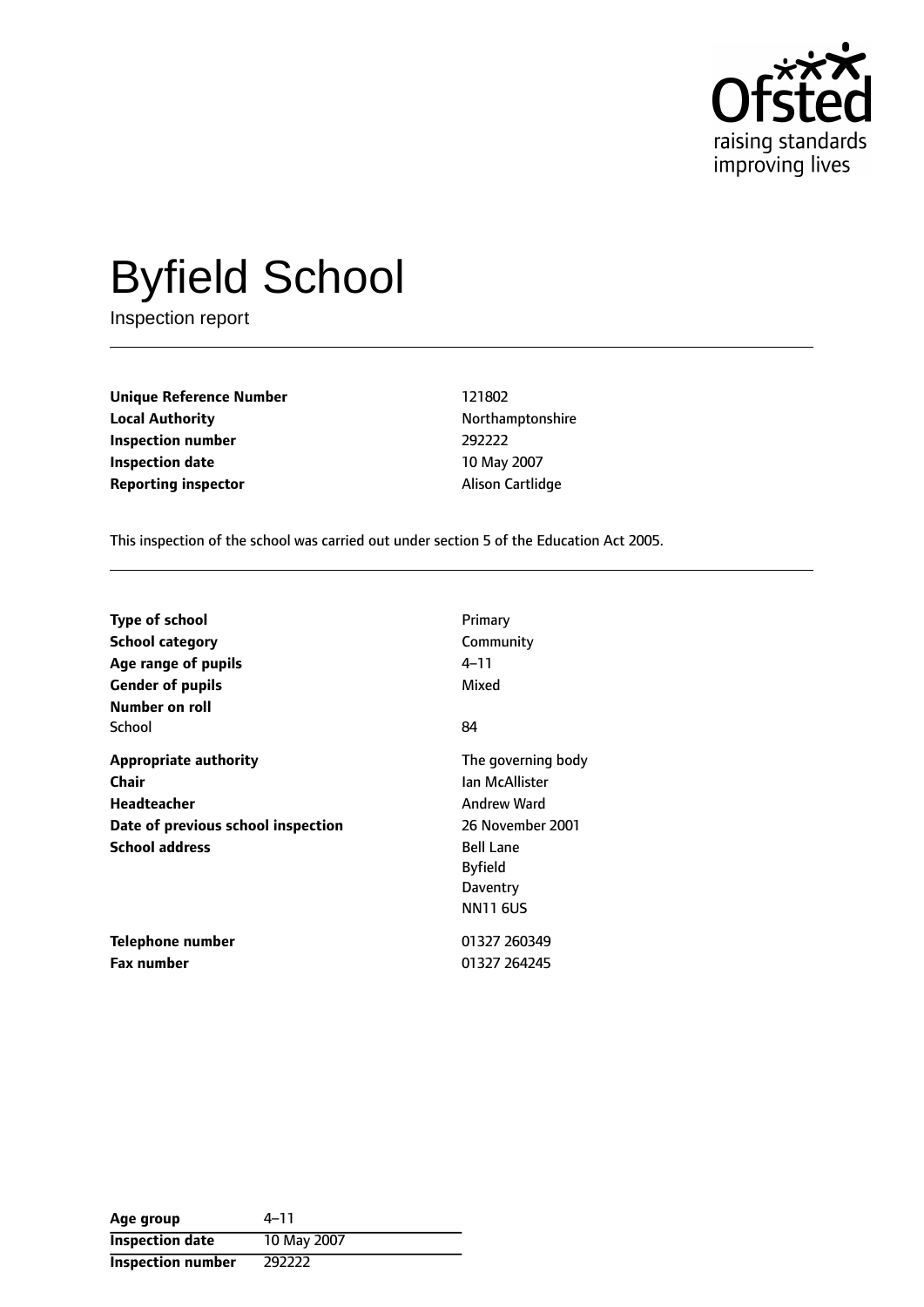.

© Crown copyright 2007

#### Website: www.ofsted.gov.uk

This document may be reproduced in whole or in part for non-commercial educational purposes, provided that the information quoted is reproduced without adaptation and the source and date of publication are stated.

Further copies of this report are obtainable from the school. Under the Education Act 2005, the school must provide a copy of this report free of charge to certain categories of people. A charge not exceeding the full cost of reproduction may be made for any other copies supplied.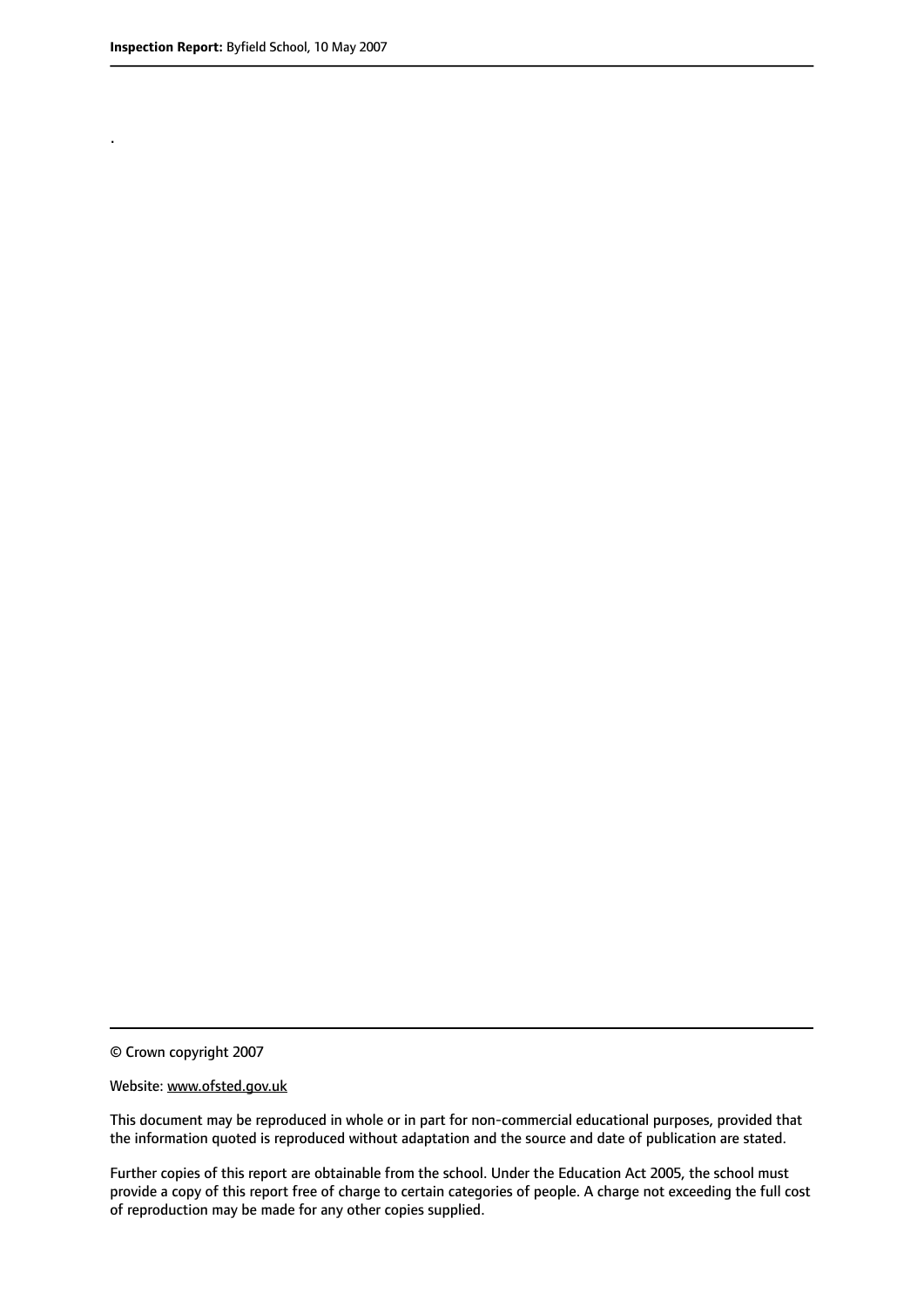# **Introduction**

The inspection was carried out by two Additional Inspectors.

## **Description of the school**

Attainment on entry to the school is average or above average in most years. The majority of pupils are of White British heritage. The proportion of pupils with learning difficulties is average, although these pupils are not distributed evenly across the school.

# **Key for inspection grades**

| Grade 1 | Outstanding  |
|---------|--------------|
| Grade 2 | Good         |
| Grade 3 | Satisfactory |
| Grade 4 | Inadequate   |
|         |              |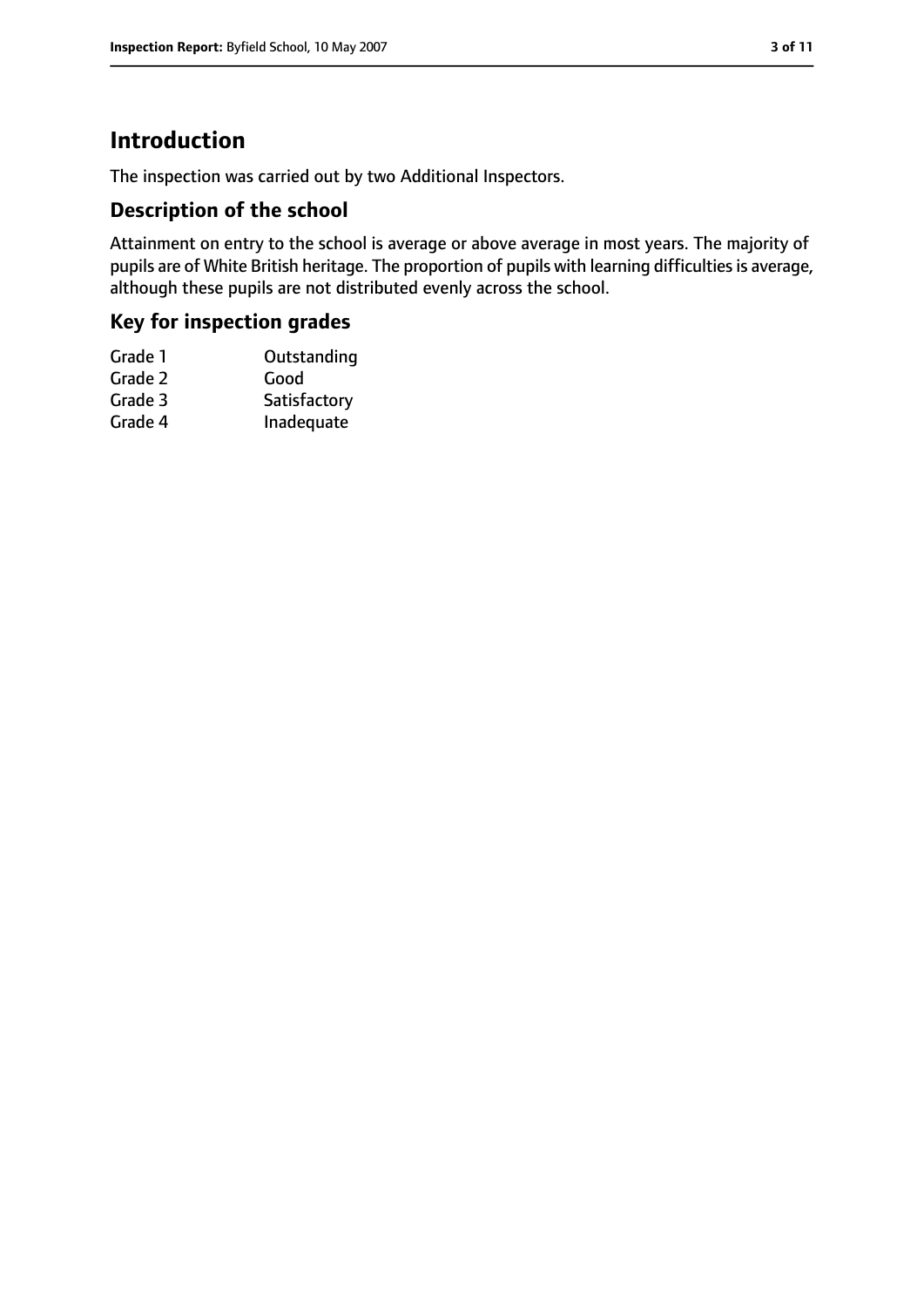# **Overall effectiveness of the school**

#### **Grade: 3**

This is a satisfactory school that provides good pastoral care. Pupils' achievement is satisfactory, although their progress is inconsistent across the school. Children make a sound start to their education in the Reception Year. Their satisfactory progress continues in Years 1 and 2 and standards remain broadly average. Pupils' progress is now good in Years 3 to 6 because of recent improvements in teaching and the use of assessment. Consequently, standards in Year 6 are above average.

Teaching and learning are satisfactory overall, but good in Years 3 to 6. Here pupils are taught in ability groups for English and mathematics, making it easier for teachers to ensure that their differing needs are being met. In Years 1 and 2, teaching is not always adapted well enough to ensure that all pupils learn quickly. This is most noticeable for more-able pupils, who are not consistently challenged to complete hard enough work. All teachers form good relationships with the pupils and provide them with purposeful and interesting tasks. These contribute well to the pupils' enjoyment of school and make them keen to learn.

The headteacher and other members of staff are friendly and welcoming. As a result, pupils' personal development and well-being are good. The school has established good partnerships with parents, other schools and the local community and these also contribute to the pupils' good well-being. Care, guidance and support are satisfactory overall. Good pastoral support helps pupils to behave well and work and play together sensibly. Academic guidance and support have recently been improved and are satisfactory. There is a growing understanding of what pupils have learnt but assessment information is not used fully to plan work that meets the needs of more- able pupils in Years 1 and 2. The satisfactory curriculum includes a broad and balanced range of activities for most pupils, although it does not meet the needs of Year 1 pupils well enough. There is an outstanding range of additional activities, including French and the creative arts.

Leadership and management of the school are satisfactory. Recent developments are having a positive impact on provision and standards in Years 3 to 6. Teaching and learning in Years 1 and 2 have not been monitored closely enough and targets set are not always sufficiently challenging. Most parents are positive about the work of the school and are especially pleased that their children like school. One parent spoke for many others by saying, 'I feel the teachers are very approachable if I have any concerns'.

## **What the school should do to improve further**

- Make sure that the curriculum for pupils in Year 1 meets their needs fully.
- Raise achievement by providing consistent challenge for more-able pupils in Years 1 and 2.
- Ensure that the monitoring of teaching and learning is more thorough so that weaknesses are identified and rectified quickly. A small proportion of the schools whose overall effectiveness is judged satisfactory but which have areas of underperformance will receive a monitoring visit by an Ofsted inspector before their next Section 5 inspection.

# **Achievement and standards**

#### **Grade: 3**

Pupils' achievement is satisfactory. Children make satisfactory progress in the Reception Year and most are working within the levels expected for their age when they start in Year 1.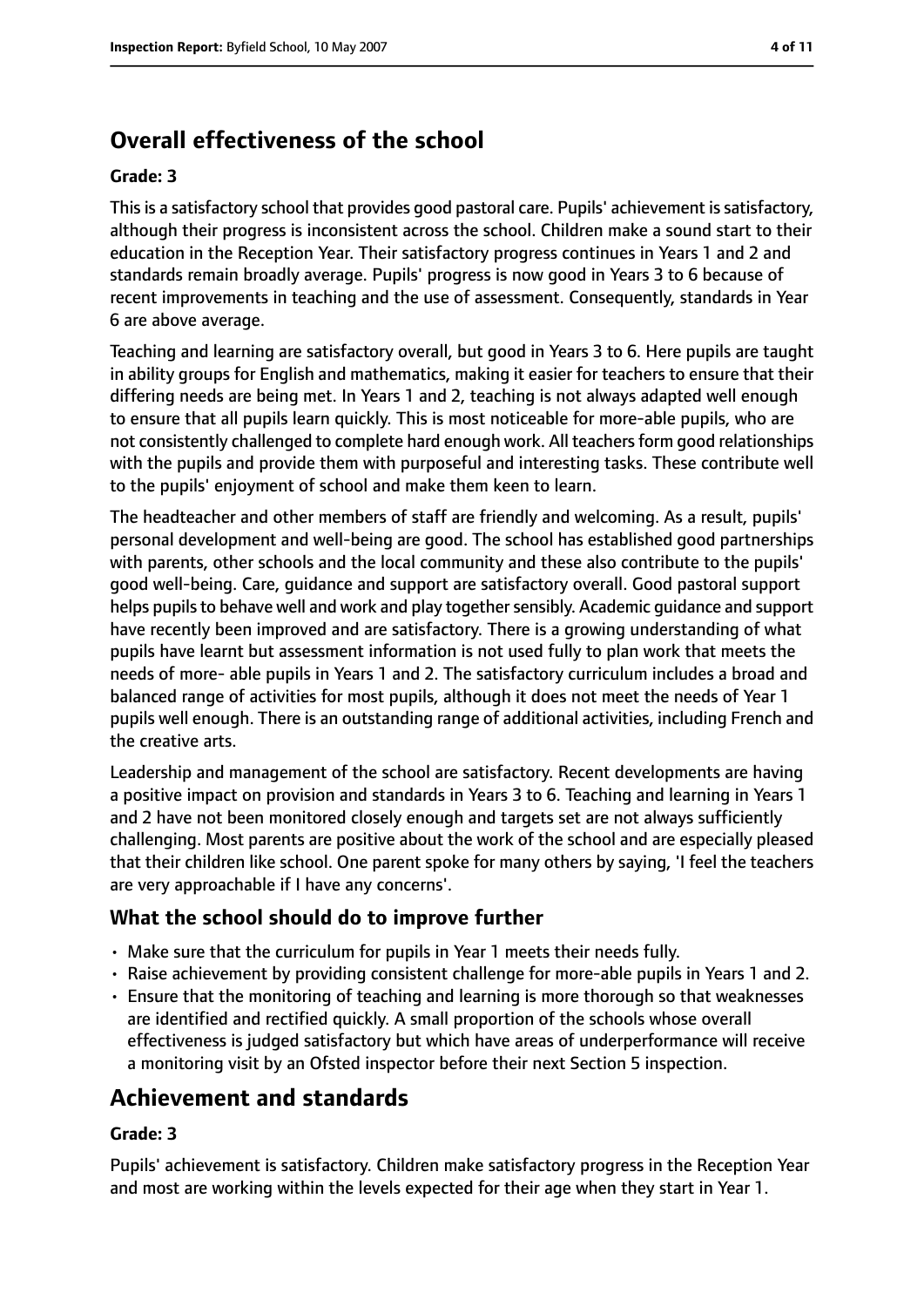Satisfactory progress continues in Years 1 and 2, although more- able pupils do not consistently do well enough, especially in Year 1. By the end of Year 2, standards are broadly average but few pupils are working beyond the expected levels because their targets are insufficiently challenging.

Good progress in Years 3 to 6 makes standards above average by the end of Year 6 in English, mathematics and science. Recent improvements in the way older pupils are being taught and more rigorous target setting are ensuring that they are making better progress than in the past.

Throughout the school, pupils with learning difficulties make similar progress to other pupils.

# **Personal development and well-being**

## **Grade: 2**

Pupils are well behaved and enthusiastic. Children in the Reception Year are happy at school and quick to make friends. Throughout the school, pupils, including those with learning difficulties, look after each other well and play together amicably. Older pupils are sociable and articulate and express very clearly why they enjoy school so much. They are especially appreciative of the many exciting activities that are offered beyond lessons, with dance and music being particularly popular.

Pupils'spiritual, moral and social development is good. Pupils develop good levels of confidence and take responsibility well. They have a good understanding of how to stay safe. They are beginning to understand the importance of adopting healthy lifestyles, although this is not always reflected in their choice of playtime snacks. The school council is right to want to develop this area of school life. Councillors are currently working with members of staff to promote healthy eating and they are keen to encourage cycling to school because 'it is a good way to take some more exercise'.

Pupils make a good contribution to the community. They take part in a wide range of local events and frequently raise funds for charities. They are developing an increased understanding of how they can look after the local environment through links with a nearby country park. Activities such as these, as well as pupils' good basic skills, prepare them well for the next stage of their education.

# **Quality of provision**

# **Teaching and learning**

## **Grade: 3**

Teachers form good relationships with pupils and, as a result, they manage behaviour well. They gain the pupils' attention and motivate them to learn by making good use of interactive whiteboards, particularly at the start of lessons. Teachers make learning interesting by providing purposeful activities. For example, pupils in Year 2 worked around a bonfire as they learnt about the Fire of London. This captured the pupils' interest well and made the task more meaningful.

In the Reception Year and Years 1 and 2, teachers are hardworking and kind but teaching does not always provide enough challenge for the most able pupils, slowing their progress. Teaching is good in Years 3 to 6, where pupils are taught in ability groups in literacy and numeracy. This helps teachers to match work more closely to pupils' individual needs. Across the school, pupils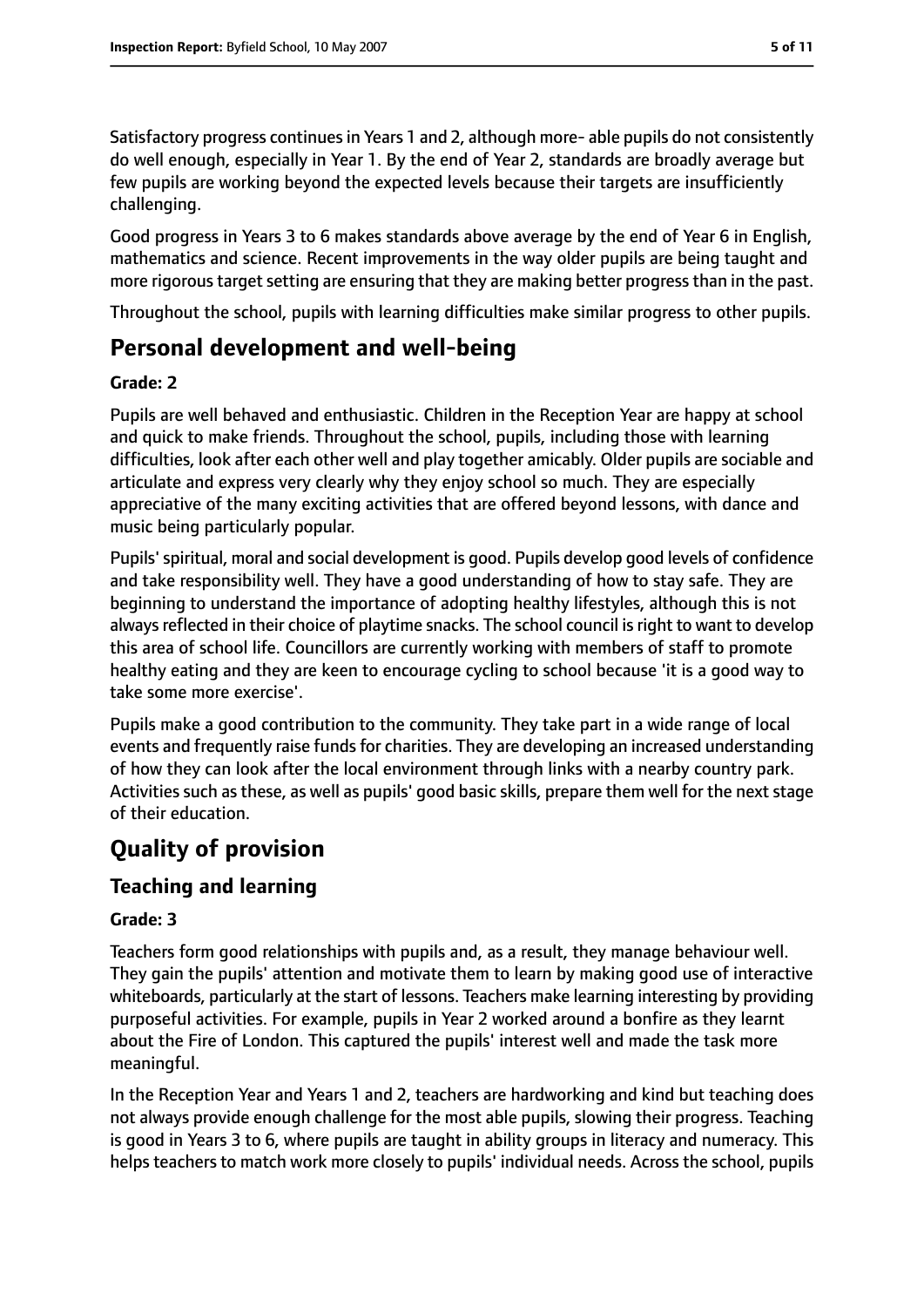with learning difficulties are given suitable individual support from teachers and skilled teaching assistants.

## **Curriculum and other activities**

#### **Grade: 3**

There is a satisfactory curriculum for children in the Reception Year. There is a wide range of interesting activities but they are not always challenging enough for more- able children. In Year 1, the curriculum does not meet the needs of all pupils and, as a result, they do not all make enough progress. This is because they often work on the same activities as the Reception Year children in their class. For pupils from Year 2 onwards there is a good focus on providing a stimulating curriculum. This helps to ensure that there are good levels of enjoyment in lessons. Pupils respond especially well to the many practical activities provided. Additional activities, including visits and visitors, make an outstanding contribution to learning and especially in the creative arts. Vibrant displays of pupils' good artwork make the school bright and cheerful. Pupils maintain their health and fitness through a good range of sporting activities and clubs. The dance club performs to a very high standard and is particularly enjoyed by pupils. Older pupils are very positive about their annual residential trips where, they say, 'We learn to live together and are able to try out new things like abseiling and canoeing'.

### **Care, guidance and support**

#### **Grade: 3**

Parents are right when they say that members of staff take good pastoral care of their children. Adults know every pupil and treat them as part of the 'school family', enabling them to develop into mature individuals. Consequently, pupils feel safe and secure and they have confidence that their teachers will deal with any worries they might have. The school works well with parents and outside agencies to safeguard pupils' well-being.

Academic support is satisfactory. Pupils' progress is assessed frequently. This information is used well to group pupils by ability in Years 3 to 6, although in Years 1 and 2 it is not yet used fully to identify and challenge the most able. The school has rightly identified that it does not track children's progress in the Reception Year well enough to ensure that they all make good progress. The school has improved the quality of target setting for older pupils, although targets for pupils by the end of Year 2 are not always challenging enough. Pupils have a good knowledge of their individual targets and like them because 'they help us to improve our work'. Targets for pupils with learning difficulties are written clearly in child-friendly language.

# **Leadership and management**

#### **Grade: 3**

The headteacher and deputy headteacher work together well and have established the school at the heart of the local community. They are good role models for pupils' personal development.

Satisfactory procedures for checking school effectiveness mean that senior managers understand what needs improving further. There have been some helpful recent initiatives that have had a good effect on standards in Years 3 to 6, and demonstrate the school's sound capacity to improve further. Recently the school has improved the rigour in its use of assessment information, enabling it to spot dips in attainment more quickly, although this is not yet used fully to ensure that all pupils achieve equally well. Subject leaders are enthusiastic and take an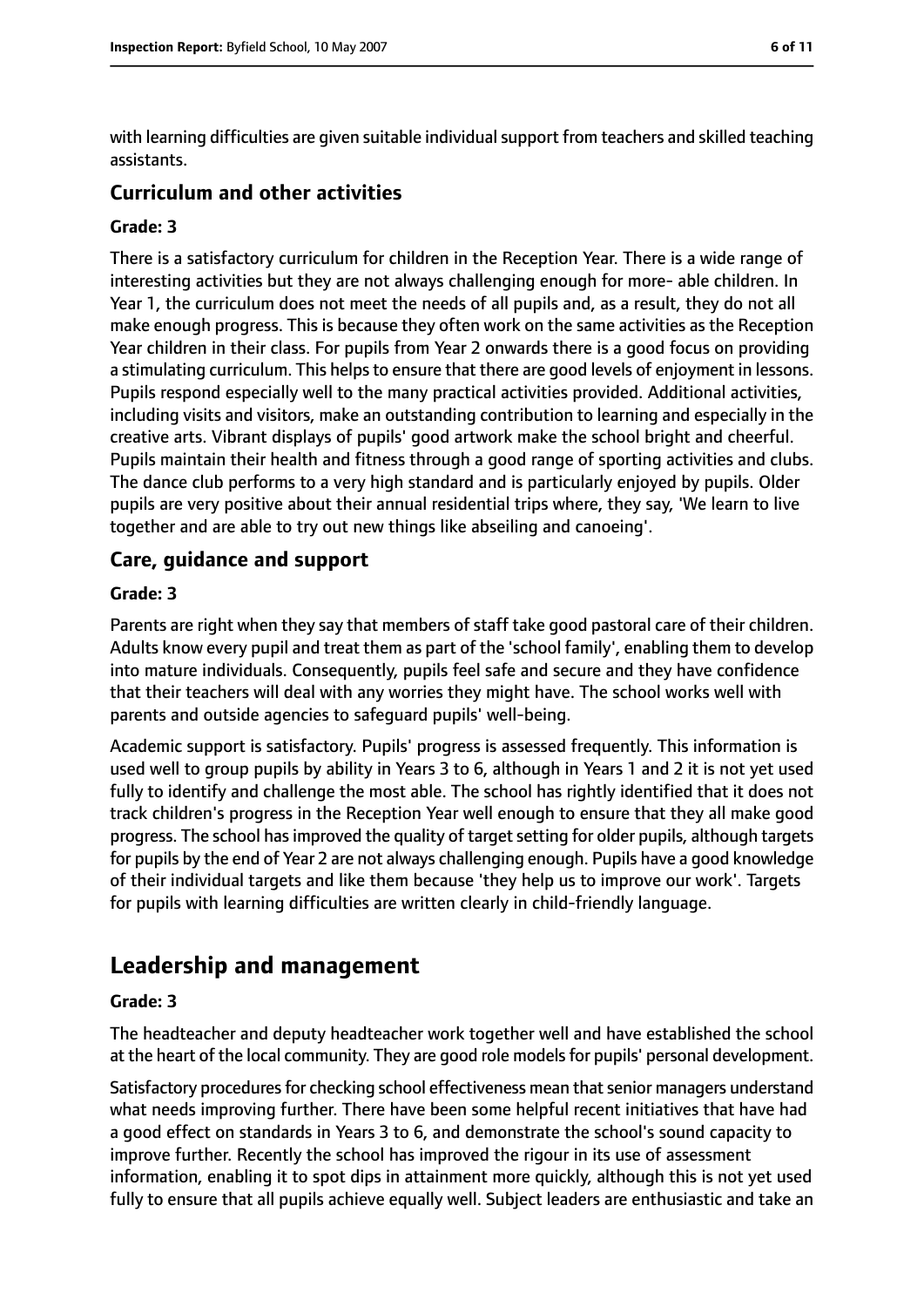active role in monitoring provision and are rightly focused on improving provision and achievement. There have been several recent changes in staffing in the Reception Year and Years 1 and 2. This situation has not been monitored well enough to identify where teachers need more guidance so that they can provide well for all pupils, particularly the more able.

Governance is good. The governing body has developed its role recently and provides a good level of challenge to senior leaders in a supportive way.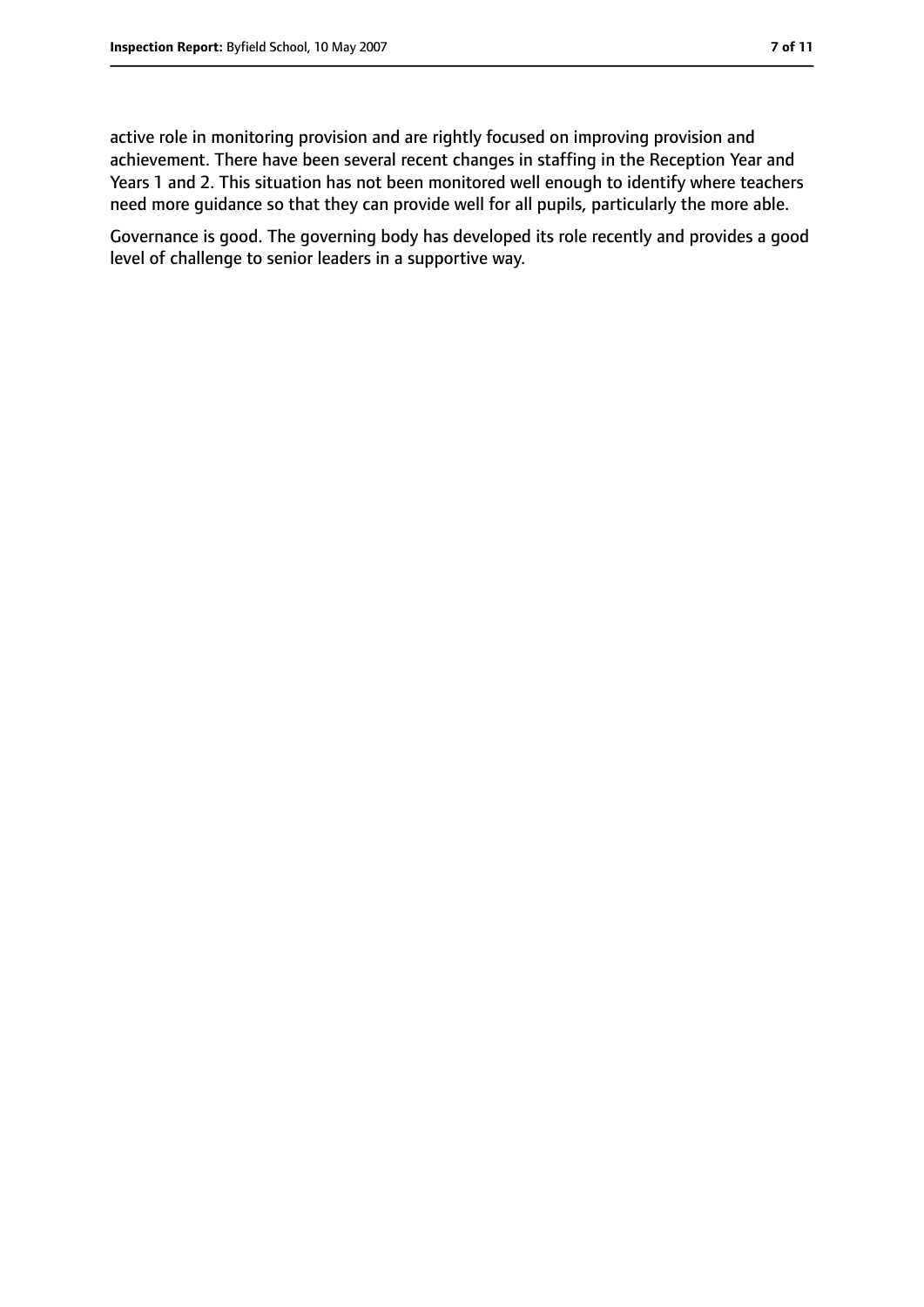**Any complaints about the inspection or the report should be made following the procedures set out in the guidance 'Complaints about school inspection', which is available from Ofsted's website: www.ofsted.gov.uk.**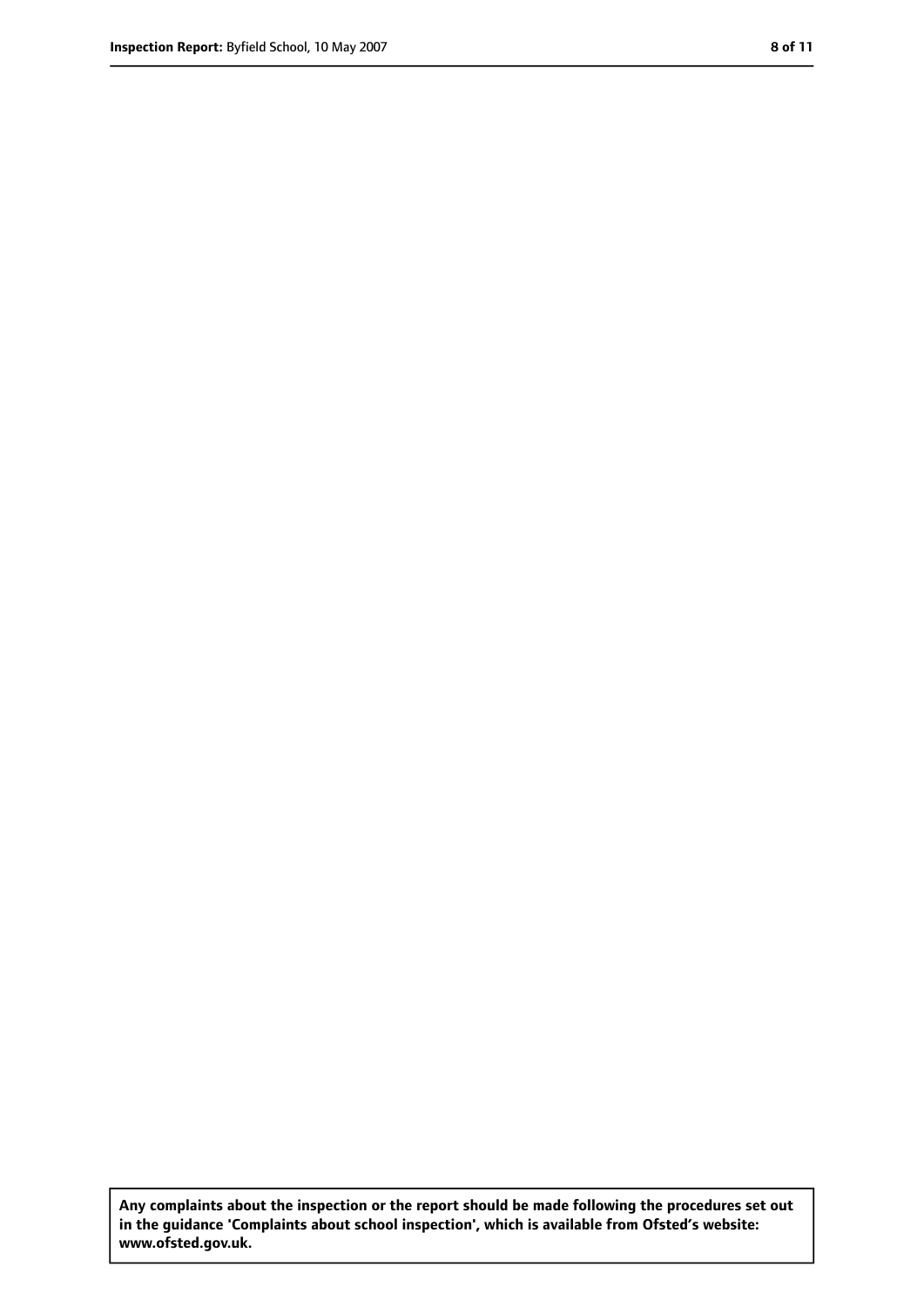#### **Annex A**

# **Inspection judgements**

| Key to judgements: grade 1 is outstanding, grade 2 good, grade 3 satisfactory, and grade 4 | <b>School</b>  |
|--------------------------------------------------------------------------------------------|----------------|
| inadeauate                                                                                 | <b>Overall</b> |

# **Overall effectiveness**

| How effective, efficient and inclusive is the provision of education, integrated<br>care and any extended services in meeting the needs of learners? |     |
|------------------------------------------------------------------------------------------------------------------------------------------------------|-----|
| How well does the school work in partnership with others to promote learners'<br>well-being?                                                         |     |
| The quality and standards in the Foundation Stage                                                                                                    |     |
| The effectiveness of the school's self-evaluation                                                                                                    |     |
| The capacity to make any necessary improvements                                                                                                      |     |
| Effective steps have been taken to promote improvement since the last<br>inspection                                                                  | Yes |

# **Achievement and standards**

| How well do learners achieve?                                                                               |  |
|-------------------------------------------------------------------------------------------------------------|--|
| The standards <sup>1</sup> reached by learners                                                              |  |
| How well learners make progress, taking account of any significant variations between<br>groups of learners |  |
| How well learners with learning difficulties and disabilities make progress                                 |  |

# **Personal development and well-being**

| How good is the overall personal development and well-being of the<br>learners?                                  |  |
|------------------------------------------------------------------------------------------------------------------|--|
| The extent of learners' spiritual, moral, social and cultural development                                        |  |
| The behaviour of learners                                                                                        |  |
| The attendance of learners                                                                                       |  |
| How well learners enjoy their education                                                                          |  |
| The extent to which learners adopt safe practices                                                                |  |
| The extent to which learners adopt healthy lifestyles                                                            |  |
| The extent to which learners make a positive contribution to the community                                       |  |
| How well learners develop workplace and other skills that will contribute to<br>their future economic well-being |  |

# **The quality of provision**

| How effective are teaching and learning in meeting the full range of the<br>learners' needs?          |  |
|-------------------------------------------------------------------------------------------------------|--|
| How well do the curriculum and other activities meet the range of needs<br>and interests of learners? |  |
| How well are learners cared for, guided and supported?                                                |  |

 $^1$  Grade 1 - Exceptionally and consistently high; Grade 2 - Generally above average with none significantly below average; Grade 3 - Broadly average to below average; Grade 4 - Exceptionally low.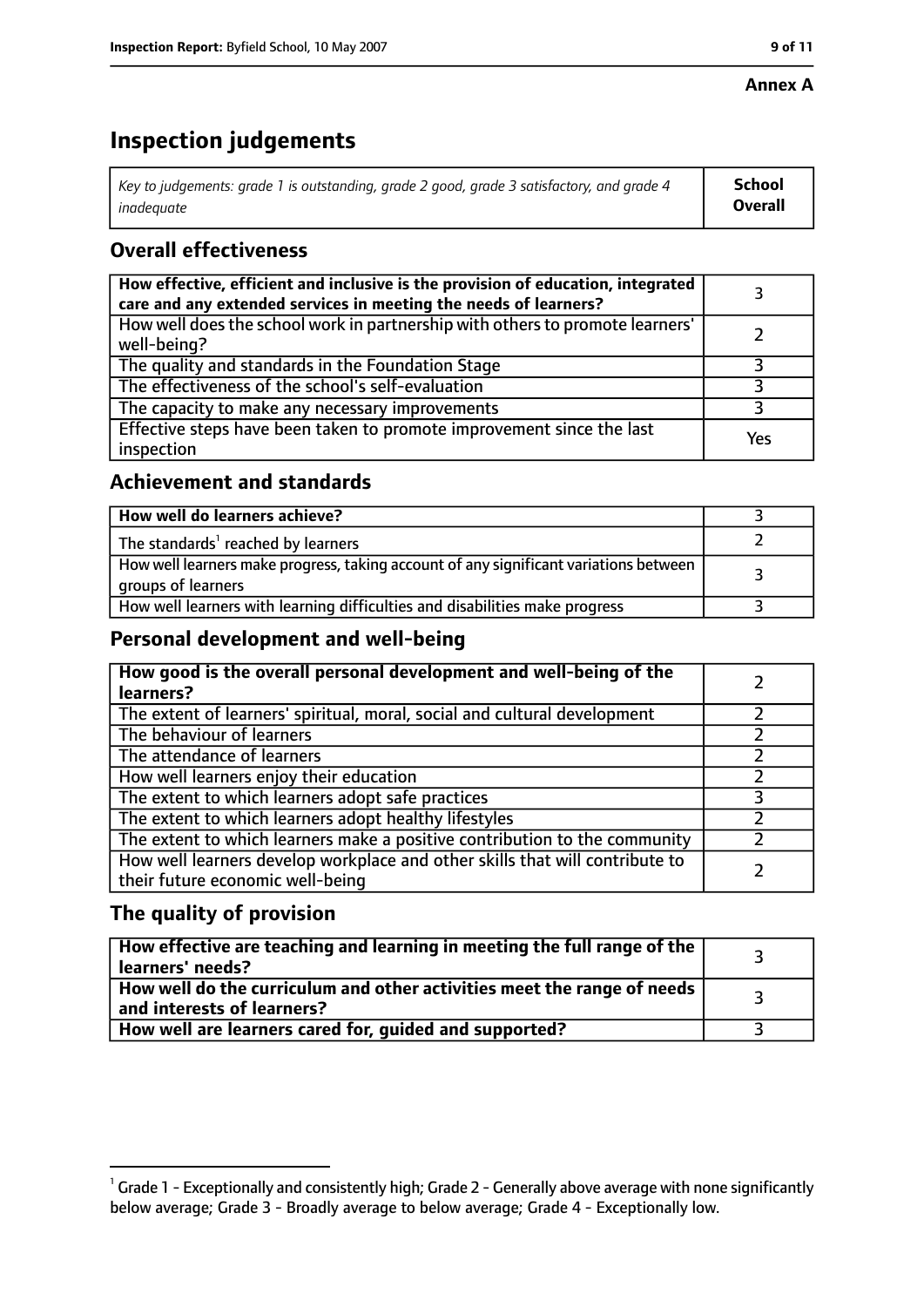# **Leadership and management**

| How effective are leadership and management in raising achievement<br>and supporting all learners?                                              | 3             |
|-------------------------------------------------------------------------------------------------------------------------------------------------|---------------|
| How effectively leaders and managers at all levels set clear direction leading<br>to improvement and promote high quality of care and education |               |
| How effectively performance is monitored, evaluated and improved to meet<br>challenging targets                                                 | 3             |
| How well equality of opportunity is promoted and discrimination tackled so<br>that all learners achieve as well as they can                     | 3             |
| How effectively and efficiently resources, including staff, are deployed to<br>achieve value for money                                          | 3             |
| The extent to which governors and other supervisory boards discharge their<br>responsibilities                                                  | $\mathcal{L}$ |
| Do procedures for safequarding learners meet current government<br>requirements?                                                                | Yes           |
| Does this school require special measures?                                                                                                      | No            |
| Does this school require a notice to improve?                                                                                                   | No            |